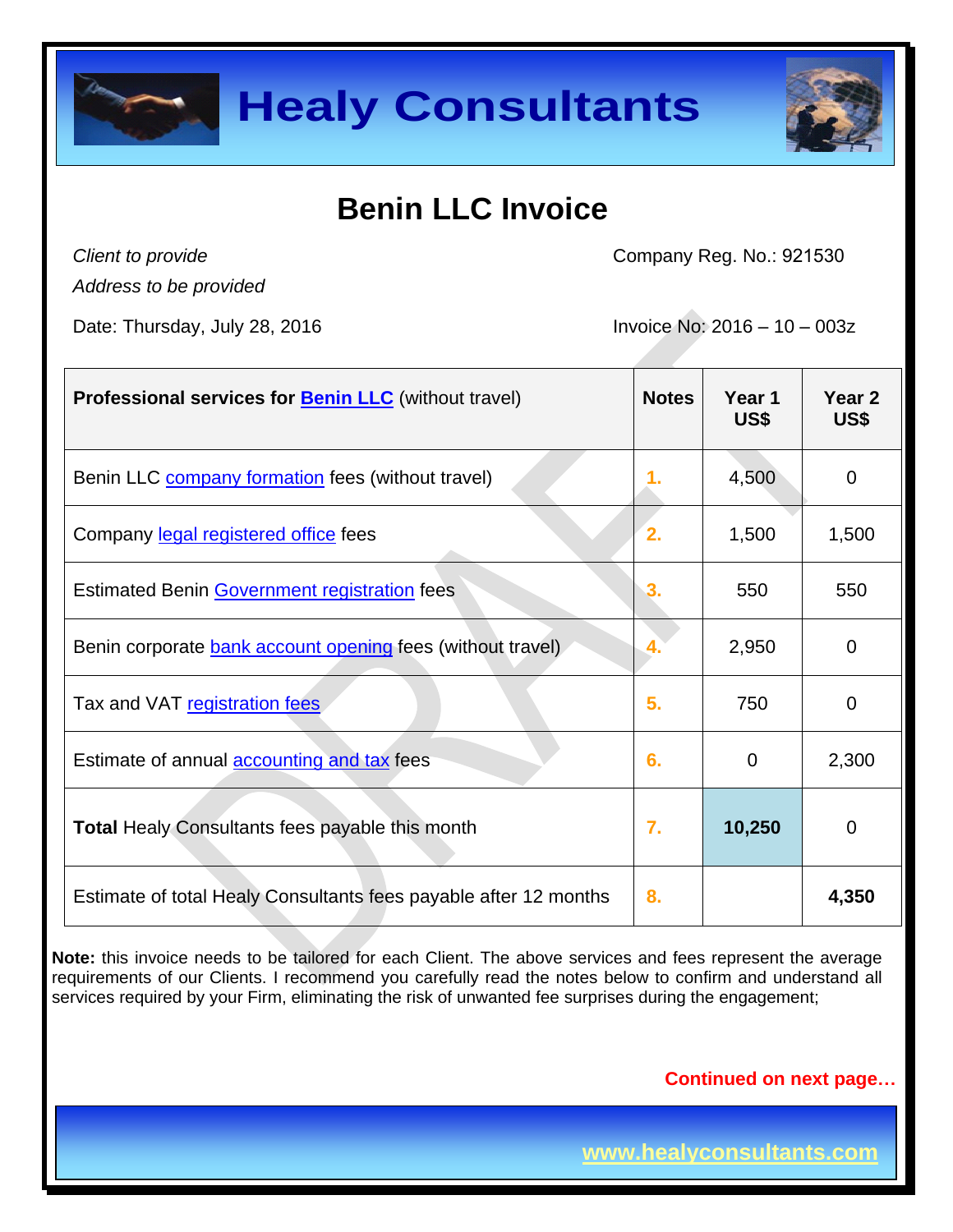



### **Benin LLC Invoice**

#### *Notes to invoice above*

**1.** Healy Consultants' fees to efficiently and effectively complete Benin company registration within [5](http://www.healyconsultants.com/benin-company-registration/fees-timelines/#timelines) [weeks](http://www.healyconsultants.com/benin-company-registration/fees-timelines/#timelines) by **i)** choosing optimum corporate structure, for our Client's buisness activities; **ii)** reserving a company name with [Corporate Affairs Commison](http://new.cac.gov.ng/home/state-offices/) **iii)** setting our accountants and lawyer fees and **iv)** preparing a high quality company incorporation application for [Benin Corporate Affairs;](http://new.cac.gov.ng/home/state-offices/)

All [engagement fees](http://www.healyconsultants.com/company-registration-fees/) (click link) are agreed and paid up front and match with the fees published on our country web pages. Consequently, there are no hidden fees, surprises or ambushes throughout the engagement. All engagement deadlines are agreed up front in the form of a [detailed project](http://www.healyconsultants.com/index-important-links/example-project-plan/)  [plan,](http://www.healyconsultants.com/index-important-links/example-project-plan/) mapping out [deliverables](http://www.healyconsultants.com/deliverables-to-our-clients/) by week throughout the engagement term.



Every second day during the engagement, we email our Client a [detailed status update.](http://www.healyconsultants.com/index-important-links/weekly-engagement-status-email/) Our Client is immediately informed of engagement problems together with solutions. Your dedicated engagement manager is reachable by phone, Skype, live chat and email and will communicate in your preferred language;

- **2.** In accordance with Benin [Corporate](http://otlconseils.com/documents/publications/Guidelines-for-foreign-investors-in-the-Republic-of-Benin-2012-08-29-13-28-24.pdf) law, each LLC shall as from the date of its incorporation have a legal registered office in Benin, to which all official government communications and notices may be addressed. To comply with this statutory requirement, Healy Consultants' Benin office will be the registered office address for your company. Thereafter, this address will be used to receive government correspondence including **i)** preparing and filing the legal annual return; **ii)** securely maintaining company records; **iii)** liaising with the Benin government on our Client's behalf; **iv)** legal filing of changes of company structure and **v)** reminding our Client of statutory deadlines;
- **3.** This fee is an estimate of Government costs to complete your Firm's engagement. For transparency purposes, all Government fee payments will be supported by original receipts and invoices. Examples of Government costs include **i)** reserving the company name **ii)** paying the Chamber of Commerce fee **iii)** notarize all company documents **iv)** registers with the General Tax Office, **v)** application to the Registrar of Companies with the Single Window Formalization of Enterprises **vi)** declare the existence of the company before the authorities in charge of the industry **vii)** declare the existence of the company with the National Directorate of Taxes and Domains.

Following engagement completion, Healy Consultants will refund our Client any excess of funds received over actual Government costs paid;

**Continued on next page…**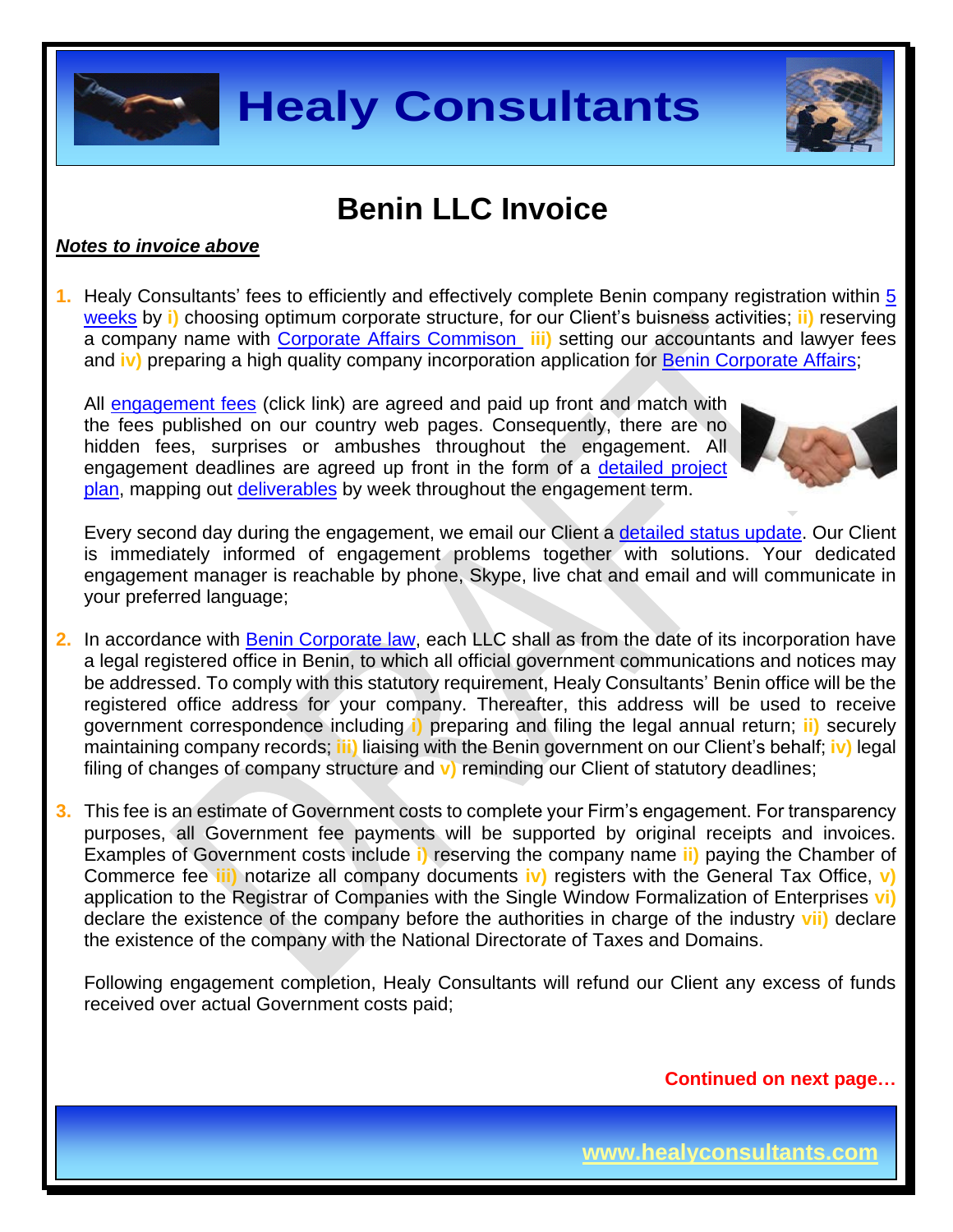



## **Benin LLC Invoice**

**4.** Healy Consultants will be pleased to open a Benin corporate bank account without our Client travel. It is a time consuming task, and Healy Consultants will shelter our Client from the associated administrative challenges. As you can appreciate, it is a difficult task to obtain bank account approval through a newly formed company, when shareholders and directors and bank signatories reside overseas. Healy Consultants will prepare a business plan for the bank to optimize the probability of corporate bank account approval. Depending on Client business and nationality, there is a 20% probability the banks will request a bank signatory to travel for a one hour bank interview. Healy Consultants will try its best to negotiate with the bank for a travel exemption. If our Client must travel to Benin for corporate bank account opening, Healy Consultants will refund our Client US\$950;

If our Client is not comfortable with only a Benin corporate bank account, Healy Consultants can open [an international corporate bank account](http://www.healyconsultants.com/international-banking/) outside of Benin. Examples include New York, Germany, Liechtenstein, Austria, Bulgaria, South Africa, Australia, London, South America or Dubai. All banks will be top tier banks in these countries with excellent internet banking services. Example of our global banking partners include HSBC , Standard Chartered Bank, Citibank, Barclays, Standard bank, ANZ bank, VTB bank, UBS, Credit Suisse;

The banks enjoys ultimate power of approval of corporate bank account applications. Consequently, guaranteed success is outside of Healy Consultants' control. What is inside our control is the preparation and submission of a high quality bank application that maximizes the likelihood of approval. To date, we enjoy a 100% approval record because of [our global banking relationships](http://www.healyconsultants.com/international-banking/corporate-accounts/) and determination.







Global banks continue to tighten corporate bank account opening procedures, their internal compliance departments completing more thorough due diligence of Clients. Consequently, our Clients should expect the bank account approval period to take up to 4 weeks. Furthermore, global banks now require evidence of proof of business in the country where the corporate bank account will be, including sales contracts or lease agreement;

**5.** In accordance with Benin law, each entity must register for corporate tax and VAT at the [General](http://www.impots.finances.gouv.bj/accueil/)  [Tax Office;](http://www.impots.finances.gouv.bj/accueil/)

**Continued on next page…**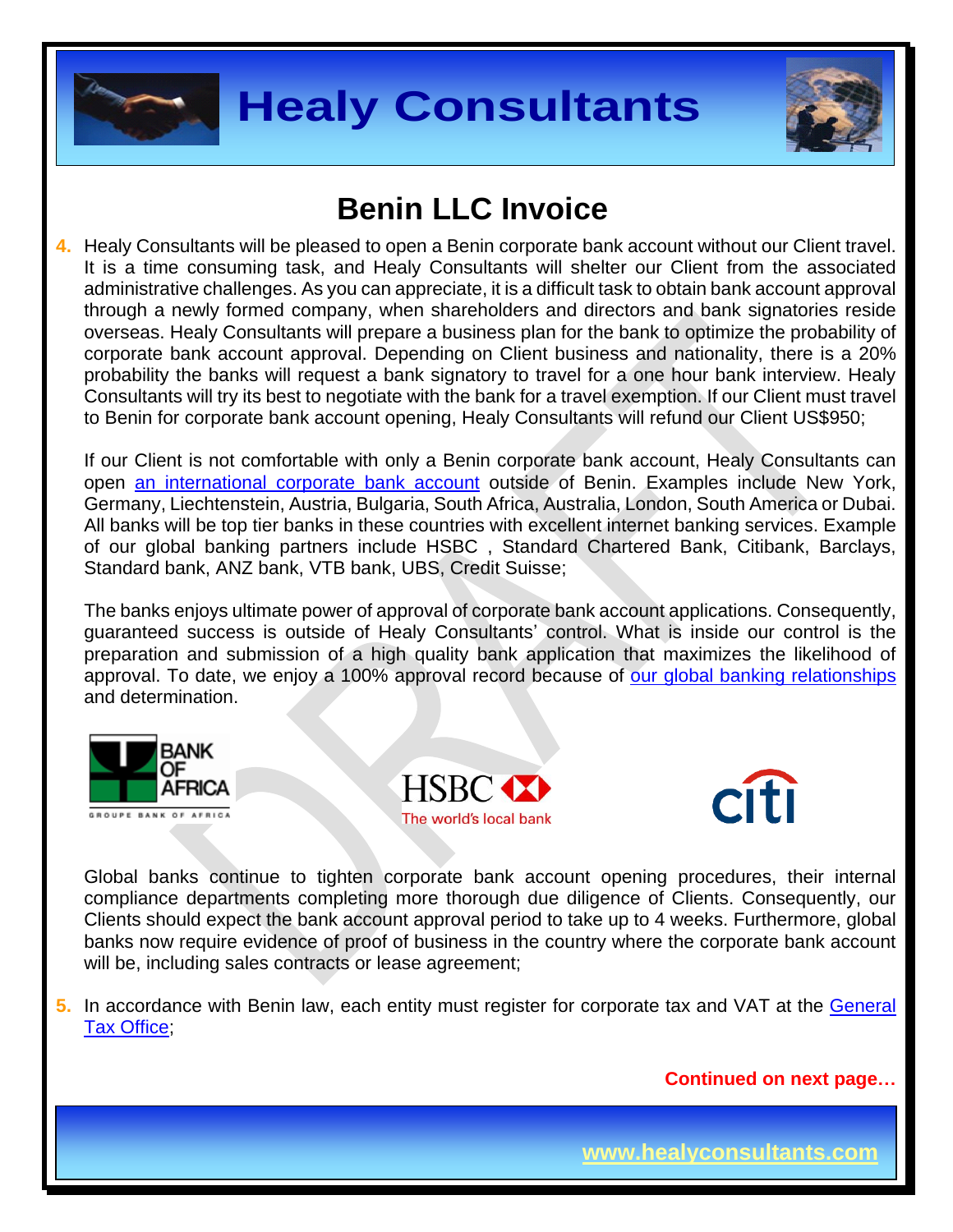



#### **Benin LLC Invoice**

**6.** For an active trading company, these **[accounting and tax](http://www.healyconsultants.com/benin-company-registration/accounting-legal/)** fees are an estimate of Healy Consultants' fees to efficiently and effectively discharge your annual company accounting, auditing and tax obligations. Following receipt of a set of draft accounting numbers from your company, Healy Consultants will more accurately advise accounting and tax fees. For a dormant company, Healy Consultants' fees are only US\$950;



- **7.** All fees quoted in this invoice correspond to fees quoted [on Healy Consultants'](http://www.healyconsultants.com/benin-company-registration/accounting-legal/) website. Please review this invoice carefully to identify errors. During the rush of the business day, it is possible that Healy Consultants inadvertently made fee calculation errors, typing errors or omitted services or omitted historic fee payments from Clients. In the unfortunate event you identify invoice errors, please revert to me directly regarding the same. I apologize in advance if I or my staff made invoice errors;
- **8.** Assuming our Clients re-engage Healy Consultants, this fee is an estimate of the fees payable next year, 12 months after the date of company registration this year;
- **9.** The fees quoted in this invoice are a prediction of the fees required to efficiently and effectively complete this engagement in a timely manner. If during the engagement Healy Consultants realizes that the project is more complex than anticipated, requiring a large additional investment of time, my Firm will revert to request additional fees. If Healy Consultants completes the engagement faster than expected and more easily than expected, Healy Consultants is happy to refund some fees to our Client;
- **10.**Engage Healy Consultants to [project manage](http://www.healyconsultants.com/project-manage-engagements/) business set up in every country on the planet. We are the best in the [world](http://www.healyconsultants.com/best-in-the-world/) at what we do, timely completing the  $A$  to  $Z$  of every country engagement;
- **11.**In accordance with Benin Company Law, the issued share capital of US\$50 (XAF25,000) must be deposited to the company bank account before incorporation. To optimize engagement efficiency and minimize delays, Healy Consultants is happy to deposit these funds on behalf of our clients;
- **12.**Depending on our Client's business and nationality, the Benin Government may require a special regulatory license to carry on your business in the country. Healy Consultants will assist our Client secure license approval; there may be additional engagement fees. However, the Government enjoys ultimate power of approval of company registrations and business licenses;

**Continued on next page…**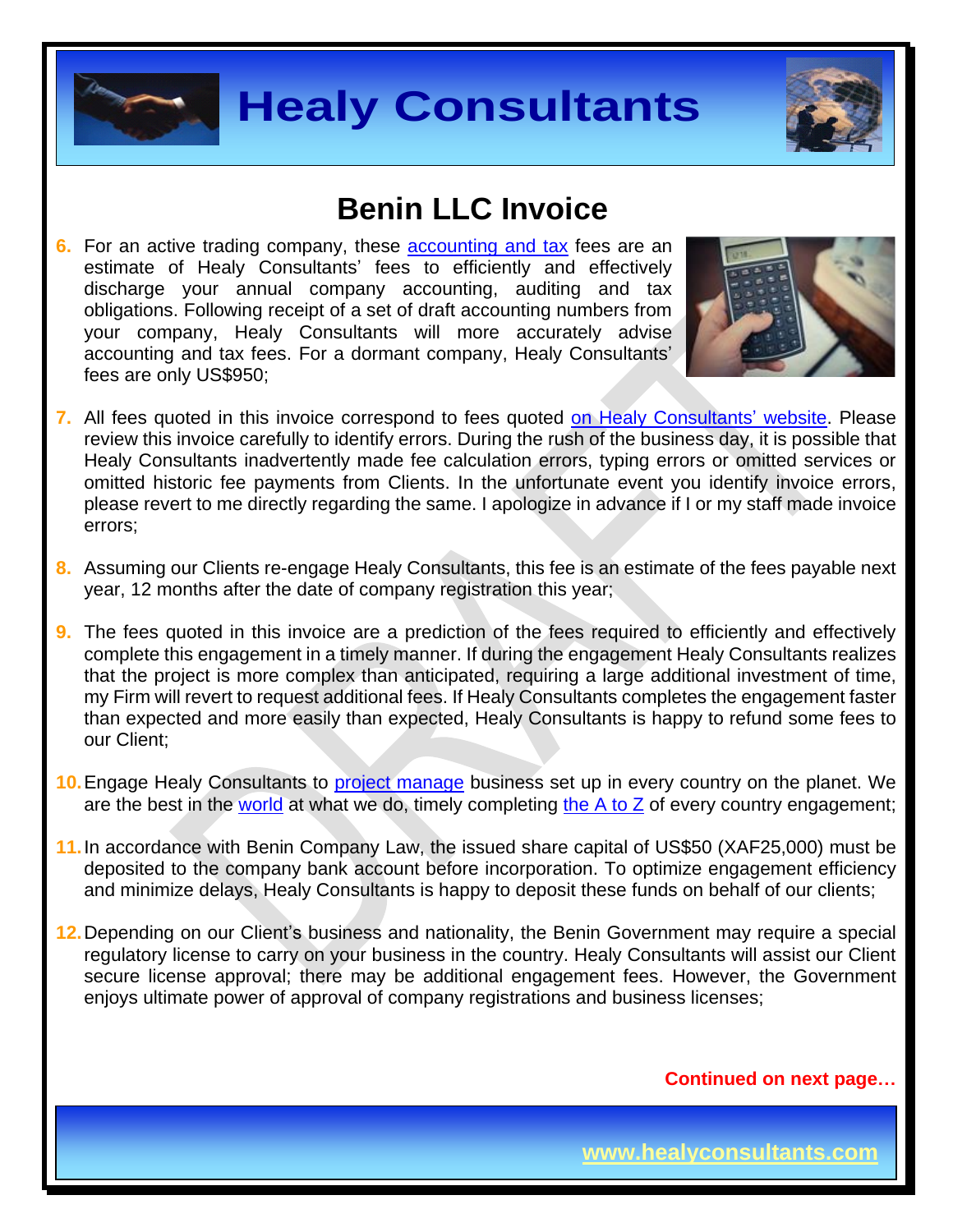



#### **Benin LLC Invoice**

**13.**If our Client and Healy Consultants properly plan this engagement, our Clients' will *not* have to travel during this engagement. Healy Consultants will efficiently and effectively complete company registration and corporate bank account opening in a timely manner without our Client presence. Instead, our Client will need to **i)** sign and get documents legalized in the embassy in their country of origin and **ii)** courier the originals to Healy Consultants office;



- **14.**If required, Healy Consultants will be pleased to assist your firm secure employee [visa](http://www.healyconsultants.com/corporate-advisory-services/) approvals. Our fee is US\$2,950 for the first employee, US\$1,950 for the second employee, US\$950 per employee thereafter. Our employee visa fees includes preparation of a quality visa application and submitting to the correct Government immigration officers. The Government enjoys ultimate power of approval of visa applications. Consequently, guaranteed success is outside of Healy Consultants' control. What is inside our control is the preparation and submission of a high quality immigration visa application that maximizes the likelihood of visa approval;
- **15.**Some of our Clients request Healy Consultants to provide temporary shared [office space](http://www.healyconsultants.com/virtual-office/) for 6 months until their preferred business premises is found. If your Firm requires this service, our onetime fee is US\$950. Monthly rental thereafter is paid directly to the landlord, independently of Healy Consultants;
- **16.**If our Client requires non-resident nominee shareholder and director services [\(click link\),](http://www.healyconsultants.com/corporate-outsourcing-services/nominee-shareholders-directors/) Healy Consultants will be pleased to assist. Our fee for professional, passive nominee non-resident corporate shareholder amounts to US\$2,100 per annum. Our fee to be both non-resident nominee director and shareholder amounts to US\$6,600 per annum. Being the sole shareholders and sole director of a Client's company exposes Healy Consultants to reputation, litigation and financial risk;
- **17.**Monthly and quarterly tax obligations include **i)** monthly payroll reporting **ii)** monthly VAT filing and **iii)** quarterly financial reports filing. If you need our help, Healy Consultants can complete monthly and quarterly Government reporting for a monthly fee of US\$860. Healy Consultants monthly support will include **i)** receive in dropbox the monthly invoices from our client **ii)** label monthly bank statement transactions **iii)** preparation and submission of VAT returns and **iv)** monitor monthly profit levels to minimize annual tax **v)** submission of monthly employee payroll reporting;
- **18.**To assist our Clients to minimize foreign exchange costs, we offer the payment in SG\$, Euro, Pound or US\$. Kindly let me know in which currency your Firm prefers to settle our fees and I will send an updated invoice, thank you;

**Continued on next page…**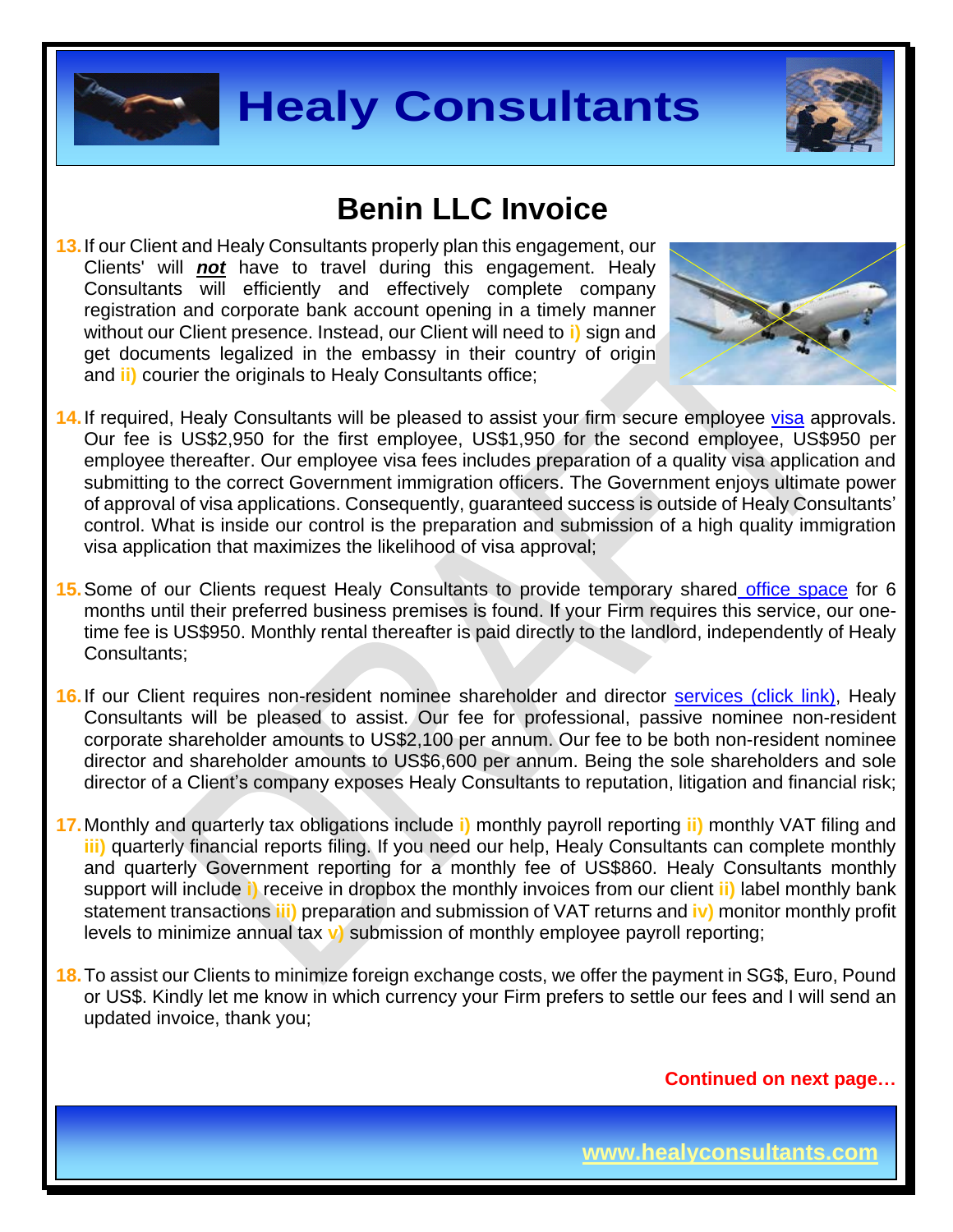



### **Benin LLC Invoice**

**19.**During the engagement, shareholders and directors' documents may need to be translated into the local language; before the Government and Bank approves company registration and corporate bank account opening respectively. Consequently, our Client should budget for possible additional translation and embassy attestation fees. Either our Client or Healy Consultants can complete this administrative task;

As always, Healy Consultants will negotiate with all third parties to eliminate or reduce additional engagement costs. For transparency purposes, all third party fee payments will be supported by original receipts and invoices. Examples of possible third party payments include **i)** embassy fees **ii)** notary public costs **iii)** official translator fees;

- **20.**As stipulated on our [business website](http://www.healyconsultants.com/) and in section 3 of our engagement letter, Healy Consultants will only commence the engagement following **i)** settlement of our fees and **ii)** completion and signing of our legal engagement letter;
- 21. Some of our Clients' require an *immediate country solution*. With this strategy, within 3 weeks Healy Consultants can supply our Client **i)** an existing dormant Benin company number and **ii)** an already approved corporate bank account number and **iii)** a business address. Turnkey solutions are attractive to those entrepreneurs who wish to immediately close a country deal, sign a contract or invoice a customer;
- **22.**Some of our Clients' engage Healy Consultants to [recruit \(click link\)](http://www.healyconsultants.com/corporate-outsourcing-services/how-we-help-our-clients-recruit-quality-employees/) local employees. We have a lot of experience in this area and we are quite skilled at securing quality candidates for our Clients';
- **23.**Healy Consultants will only incorporate your company after 75% of [due diligence documentation](http://www.healyconsultants.com/due-diligence/) is received by email. Healy Consultants will only open a corporate bank account after 100% of the Client's original due diligence documentation is received by courier;
- 24. During the annual renewal engagement with our Client, our in-house Legal and Compliance [Department](http://www.healyconsultants.com/about-us/key-personnel/cai-xin-profile/) (click link) reviews the quality and completeness of our Client file. Consequently, Healy Consultants may revert to our Client to ask for more up to date [due diligence documentation;](http://www.healyconsultants.com/due-diligence/)
- **25.**It is important our Clients' are aware of their personal and corporate tax obligations in their country of residence and domicile. Let us know if you need Healy Consultants help to clarify your local and international annual tax reporting obligations;

**Continued on next page…**